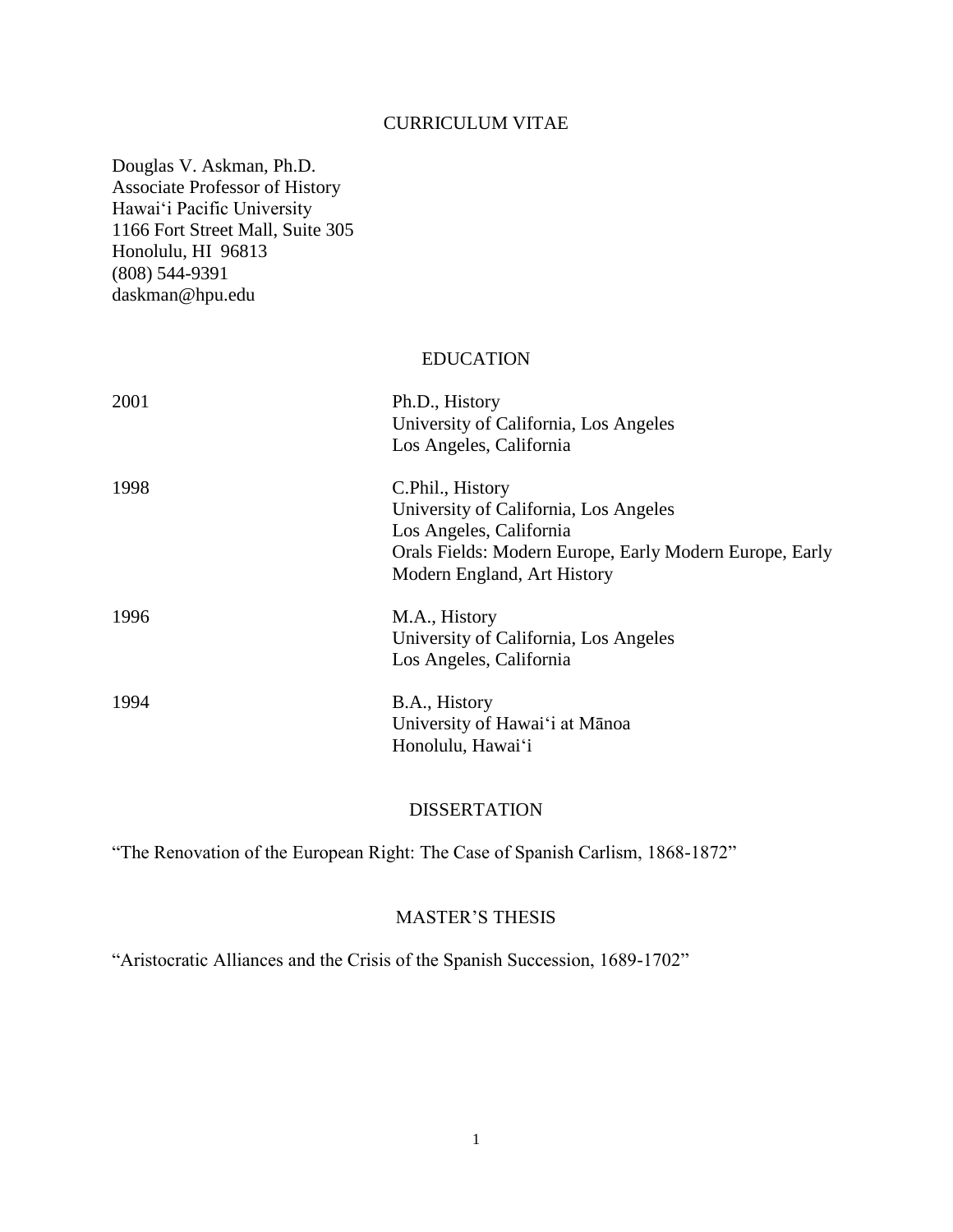# AWARDS

| 2018 | Awarded the Hawai'i Pacific University, Department of<br>History and International Studies, "Teacher of the Year"<br>award by the History and International Studies Department<br>Faculty                                                |
|------|------------------------------------------------------------------------------------------------------------------------------------------------------------------------------------------------------------------------------------------|
| 2017 | Awarded the Hawai'i Pacific University, Department of<br>History and International Studies, "History Fulltime<br>Faculty Service" award by the History and International<br><b>Studies Department Faculty</b>                            |
| 2016 | Awarded the Hawai'i Pacific University, Department of<br>History and International Studies, "Teacher of the Year"<br>award by the History and International Studies Department<br>Faculty                                                |
| 2016 | Awarded the Hawai'i Pacific University, Department of<br>History and International Studies, "History Fulltime<br>Faculty Service" award by the History and International<br><b>Studies Department Faculty</b>                            |
| 2015 | Awarded the rank of Honorary Ali'i in the Royal Order of<br>Kamehameha I                                                                                                                                                                 |
| 2015 | Awarded the Hawai'i Pacific University, Department of<br>History, "Teacher of the Year" award by the History<br><b>Department Faculty</b>                                                                                                |
| 2015 | Awarded the Hawai'i Pacific University, Department of<br>History, "History Fulltime Faculty Service" award by the<br><b>History Department Faculty</b>                                                                                   |
| 2015 | Fifteen-Year 'Iolani Palace Volunteer Service Award,<br>Friends of 'Iolani Palace                                                                                                                                                        |
| 2015 | Designated "Humanities Scholar" for a grant awarded to<br>the Friends of 'Iolani Palace by the Ward Village<br>Foundation (funded by The Howard Hughes Corporation)<br>to develop an educational curriculum on immigration to<br>Hawai'i |
| 2014 | Awarded the Hawai'i Pacific University, Department of<br>History, "History Fulltime Faculty Service" award by the<br><b>History Department Faculty</b>                                                                                   |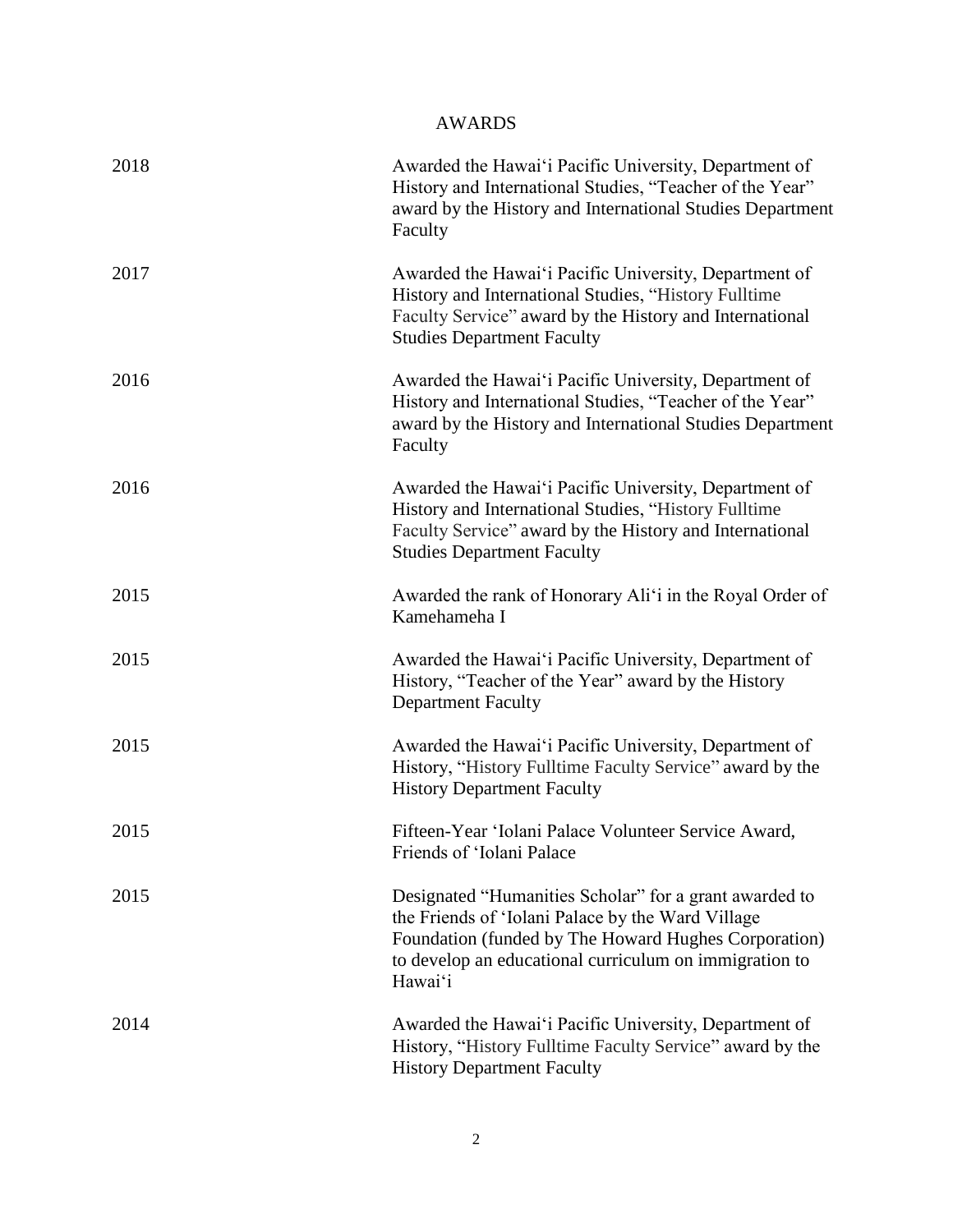| 2013             | Awarded the Hawai'i Pacific University, Department of<br>History, "Teacher of the Year" award by the History<br><b>Department Faculty</b>                                                                                                               |
|------------------|---------------------------------------------------------------------------------------------------------------------------------------------------------------------------------------------------------------------------------------------------------|
| 2013             | College of Humanities and Social Sciences Faculty<br>Scholarship Program Award in support of a book project<br>entitled "Portraits of European Monarchs and Military<br>Officials at 'Iolani Palace," Hawai'i Pacific University                        |
| 2012             | Awarded the Hawai'i Pacific University, Department of<br>History, "Teacher of the Year" award by the History<br><b>Department Faculty</b>                                                                                                               |
| 2011             | Awarded the rank of Honorary Mamo Hawai'i in the Royal<br>Order of Kamehameha I                                                                                                                                                                         |
| 2007             | Trustees' Scholarly Endeavors Program Award in support<br>of a project entitled "The Public Reception of the Death of<br>Queen Lili'uokalani of Hawai'i," Hawai'i Pacific<br>University                                                                 |
| 2000             | History Department Grant, University of California, Los<br>Angeles                                                                                                                                                                                      |
| 1999             | Pre-Dissertation Fellowship, Center for German and<br>European Studies, University of California                                                                                                                                                        |
| 1994-1998        | Project 88 Fellowship, University of California, Los<br>Angeles                                                                                                                                                                                         |
| 1994             | Phi Beta Kappa Society (Alpha of Hawai'i Chapter,<br>University of Hawai'i at Mānoa)                                                                                                                                                                    |
| 1992             | Phi Alpha Theta, National History Honor Society (Alpha<br>Beta Epsilon Chapter, University of Hawai'i at Mānoa)                                                                                                                                         |
|                  | <b>INTERVIEWS AND MEDIA</b>                                                                                                                                                                                                                             |
| <b>July 2018</b> | Book signing at 'Iolani Palace, State of Hawai'i Museum of<br>Monarchy History, Honolulu, Hawai'i as co-author of<br>Iolani Palace Portraits by Douglas Askman, Zita Cup Choy,<br>and Rhoda Hackler (Honolulu, HI: Friends of 'Iolani<br>Palace), 2018. |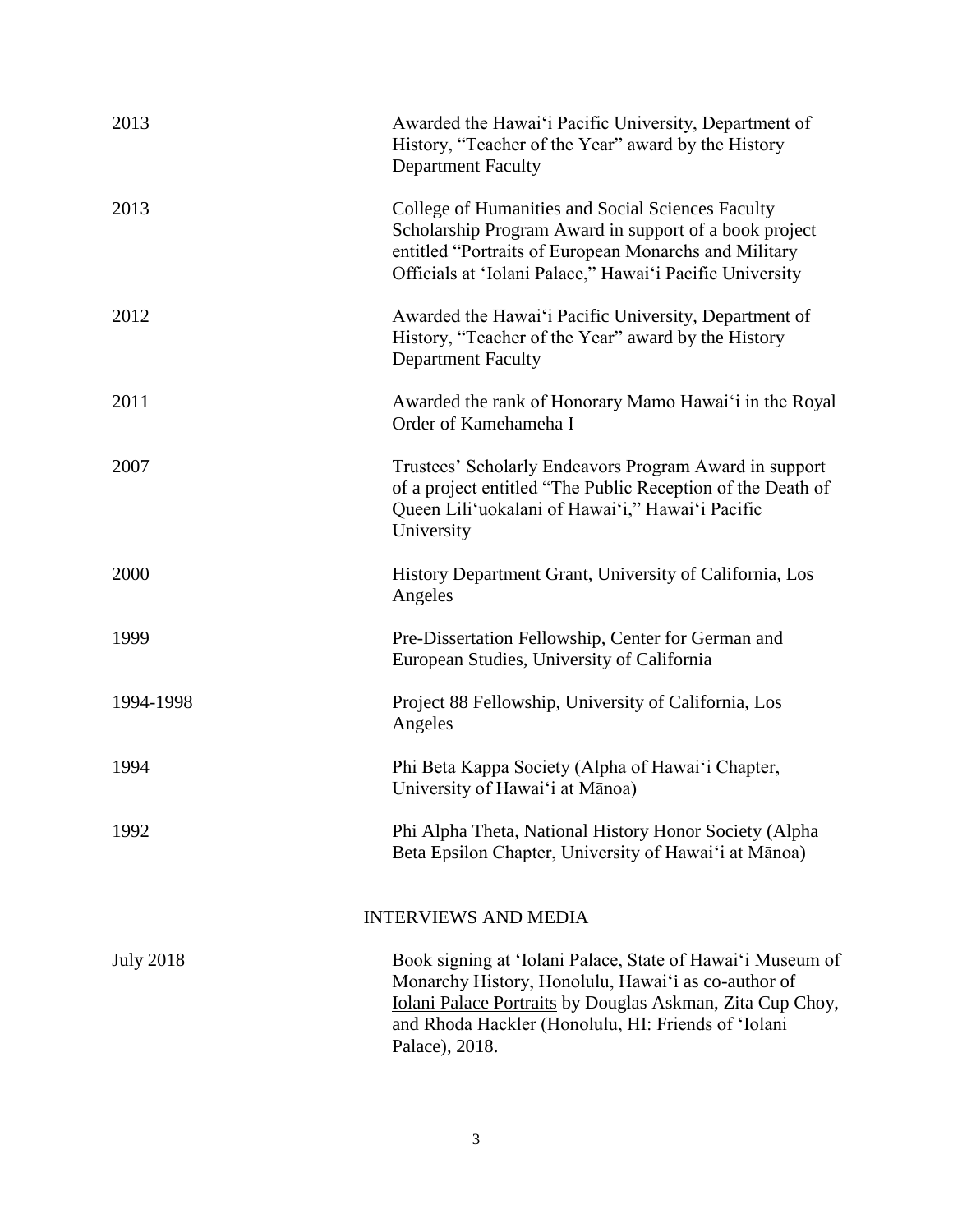| <b>June 2018</b>            | Interviewed and profiled in Der Landtag, Die<br>Parlamentszeitschrift für Schleswig-Holstein (No. 2, June<br>2018) the official magazine of the parliament of Schleswig-<br>Holstein, Germany, concerning my research on legislative<br>buildings.                                                                                                                                                                                                                                                              |
|-----------------------------|-----------------------------------------------------------------------------------------------------------------------------------------------------------------------------------------------------------------------------------------------------------------------------------------------------------------------------------------------------------------------------------------------------------------------------------------------------------------------------------------------------------------|
| May 2016                    | Interviewed and profiled for the "Spotlight" section of<br>Hawai'i Pacific University's HPU 'Ohana This Week in a<br>story entitled "Connecting students with the history of<br>Hawai'i." Published on May 3, 2016.<br>(http://hpuohana.blogspot.com/2016/05/connecting-<br>students-with-history-of.html)                                                                                                                                                                                                      |
| November 2015               | Interviewed for ThinkTech Hawaii by Dr. Patrick Bratton<br>of Hawai'i Pacific University for a television story on<br>'Iolani Palace and the anniversary of the birth of King<br>Kalākaua. Aired on Oc16 (Oceanic Time Warner).<br>$(htips://www.youtube.com/watch?v=$ $FiaAtoy30E)$                                                                                                                                                                                                                            |
| <b>July 2015</b>            | Interviewed and quoted by Danielle Woo, Staff Writer for<br>Ka Leo O Hawai'i, the student newspaper of the University<br>of Hawai'i at Mānoa, for an opinion story about the<br>Confederate and Hawaiian flags. Published by Ka Leo O<br>Hawai'i on July 6, 2015 as "Time to let go: The<br>Confederate flag and identity in contemporary America and<br>Hawai'i." (http://www.kaleo.org/opinion/time-to-let-go-<br>the-confederate-flag-and-identity-in/article_572b927e-<br>238f-11e5-9e9c-034f3699bc75.html) |
| December 2014               | Interviewed by Ashley Mosher of KITV (Honolulu ABC<br>affiliate) for a television news story about the 180 <sup>th</sup><br>anniversary of the birth of Queen Kapi'olani and the<br>Queen's 1885 flag. Two segments aired live on December<br>26, 2014 on the KITV Morning News; rebroadcast on<br>December 27, 2014.                                                                                                                                                                                           |
| November 2014 (November 14) | Interviewed by KHON (Honolulu NBC affiliate) for a<br>television news story entitled "Iolani Palace wants return of<br>artifacts from the monarchy." Aired on KHON news and<br>posted on KHON website on November 14, 2014.<br>(http://khon2.com/2014/11/14/iolani-palace-wants-return-<br>of-artifacts-from-the-monarchy/)                                                                                                                                                                                     |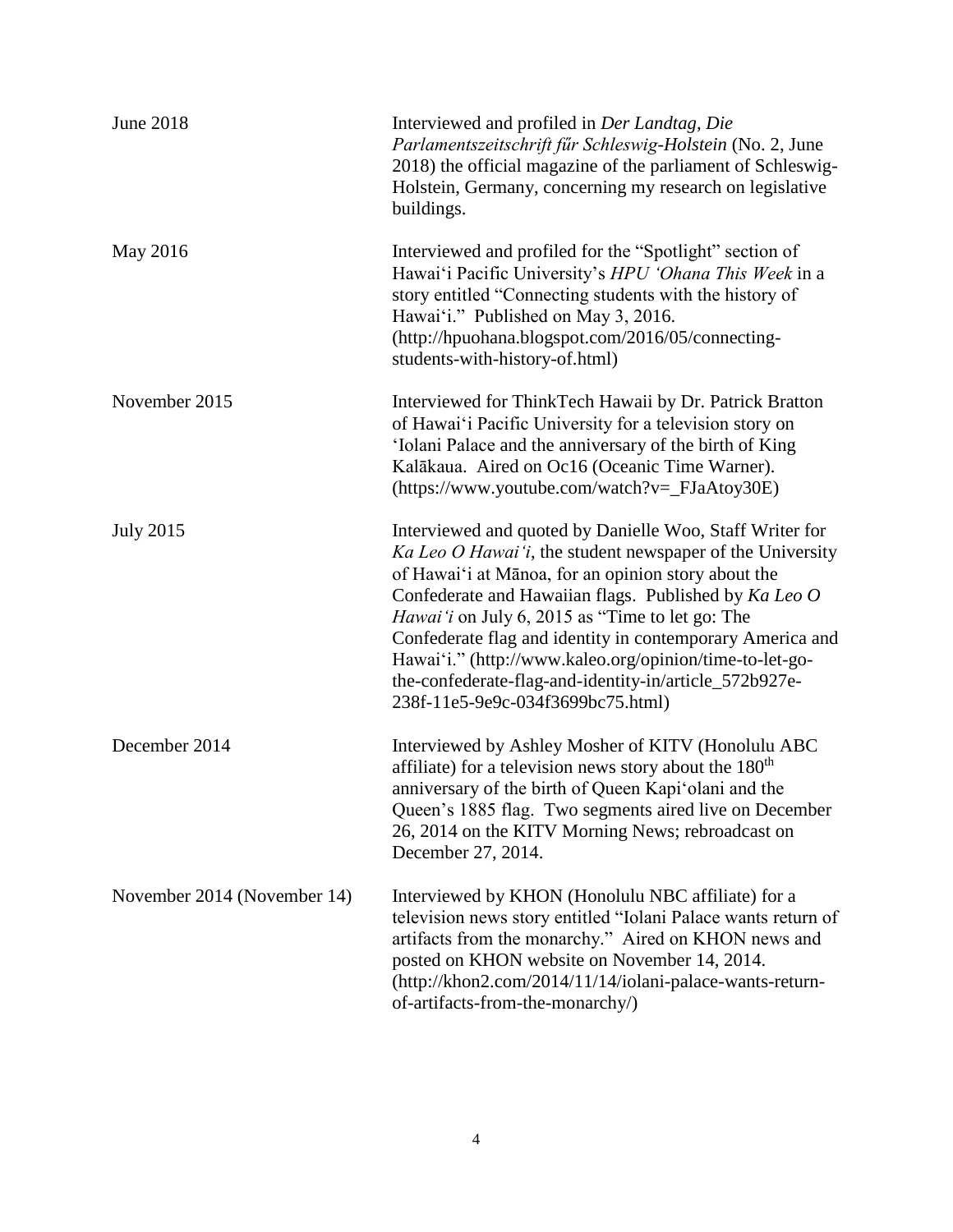| November 2014 (November 13) | Interviewed by Paula Akana of KITV (Honolulu ABC)<br>affiliate) for a television and online news story on the<br>historical context of the flags used at the celebration of<br>King Kalākaua's 178 <sup>th</sup> birthday at 'Iolani Palace. Aired on<br>KITV News and appeared as an online segment entitled<br>"'New' flags fly over 'Iolani Palace for Kalakaua's<br>birthday, Historical research shows flags flying over the<br>palace in the 1886 Jubilee" on November 13, 2014.<br>(http://www.kitv.com/news/new-flags-fly-over-iolani-<br>palace-for-kalakauas-birthday/29709206#ixzz3J1nYfMUy) |
|-----------------------------|---------------------------------------------------------------------------------------------------------------------------------------------------------------------------------------------------------------------------------------------------------------------------------------------------------------------------------------------------------------------------------------------------------------------------------------------------------------------------------------------------------------------------------------------------------------------------------------------------------|
| November 2014 (November 12) | Interviewed by Hawai'i News Now for a television news<br>story on the historical context of the flags used at the<br>celebration of King Kalākaua's 178 <sup>th</sup> birthday at 'Iolani<br>Palace. Aired on KGMB (Honolulu CBS affiliate) as a<br>segment of "Hawai'i News Now at 10" on November 12,<br>2014. (http://bit.ly/1Ez2F5d)                                                                                                                                                                                                                                                                |
| November 2014 (November 5)  | Interviewed by Anna Maria Tremonti as a guest on The<br><b>Current on CBC (Canadian Broadcasting Corporation)</b><br>Radio One for a program on the scientific and historical<br>context of the Kīlauea eruption on the island of Hawai'i,<br>which aired on November 5, 2014.<br>(http://www.cbc.ca/thecurrent/episode/2014/11/05/kilauea-<br>volcano-oozes-lava-through-small-hawaiian-town/)                                                                                                                                                                                                         |
| May 2014                    | Interviewed and quoted by Cathy Bussewitz of the<br>Associated Press for a story about marriage and fertility in<br>Hawai'i. Published by Associated Press on May 2, 2014 as<br>"Singles Left Out of Hawai'i Fertility Law."                                                                                                                                                                                                                                                                                                                                                                            |
| March 2014                  | Interviewed for and appeared in the film documentary "The<br>Hawaiian Warrior," produced by World Media Rights,<br>London. Subsequently shown on cable television in the<br>United States and the United Kingdom, October and<br>November 2014.                                                                                                                                                                                                                                                                                                                                                         |
| February 2014               | Interview and profiled for the "Volunteer Profile" in the<br>"Friends of 'Iolani Palace Quarterly." Published in the<br>Friends of 'Iolani Palace Quarterly, Summer 2014.                                                                                                                                                                                                                                                                                                                                                                                                                               |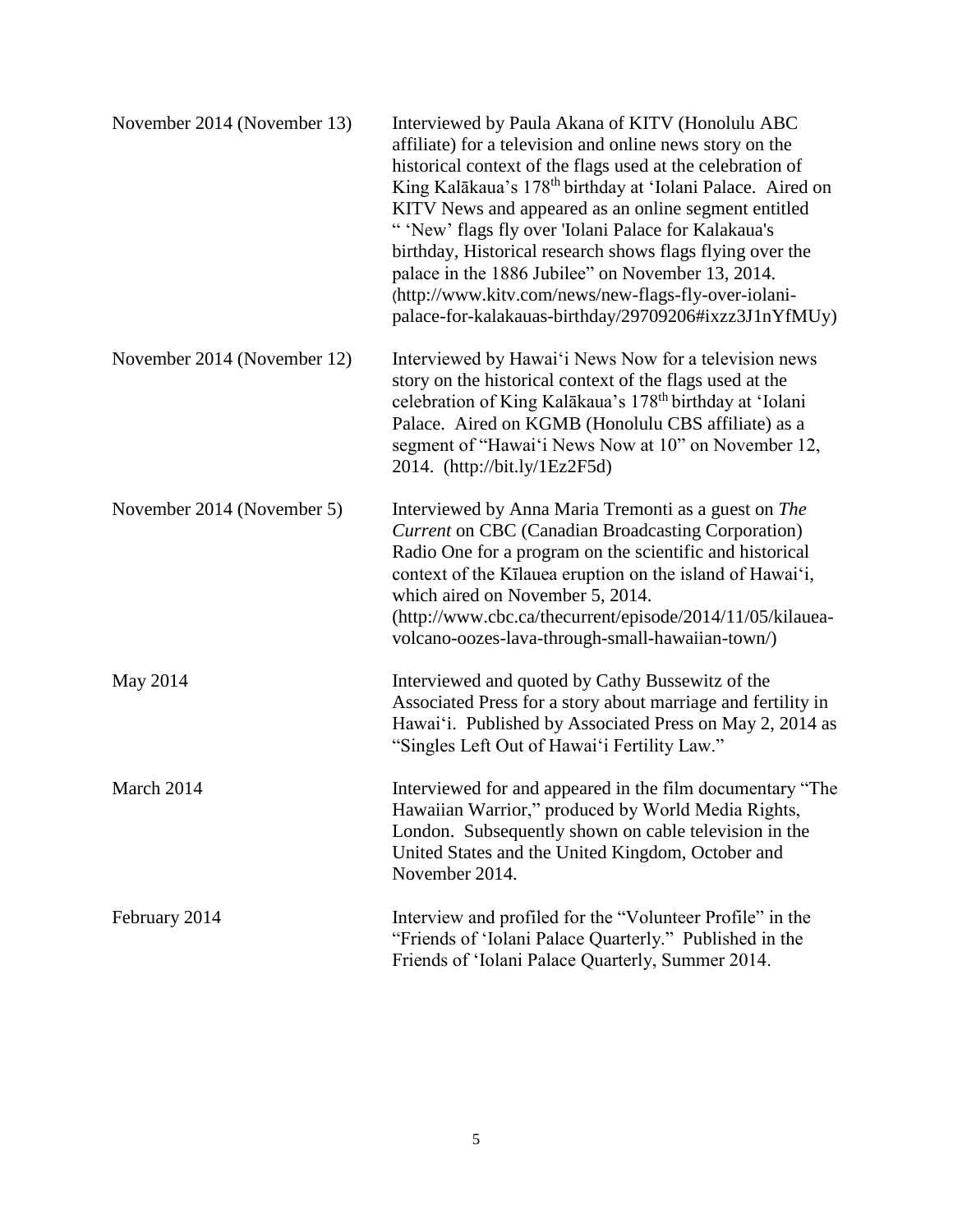| March 2010     | Interviewed and quoted by Shari Matsudo, writer for<br>Kalamalama, the Hawai'i Pacific University student<br>newspaper, for article on historic sites in downtown<br>Honolulu. Published by Kalamalama on March 8, 2010 as<br>"Learn About Missionaries and Kings in Downtown<br>Honolulu."                                              |
|----------------|------------------------------------------------------------------------------------------------------------------------------------------------------------------------------------------------------------------------------------------------------------------------------------------------------------------------------------------|
|                | <b>INVITED PRESENTATIONS</b>                                                                                                                                                                                                                                                                                                             |
| September 2018 | "Royal Standards of the Hawaiian Monarchy: The<br>Kamehameha and Kalākaua Dynasties." Presentation for<br>the Na Mo'olelo lecture series sponsored by the Hawai'i<br>Museums Association and the Friends of 'Iolani Palace at<br>'Iolani Palace, State of Hawai'i Museum of Monarchy<br>History, Honolulu, Hawai'i.                      |
| September 2018 | "Governor's Mansions of the United States and its<br>Territories, A Historical and Comparative Perspective, New<br>Jersey to Wyoming." Presentation at Washington Place,<br>Governor's Mansion of Hawai'i. Honolulu, Hawai'i.                                                                                                            |
| August 2018    | "Supreme Courts of Europe, A Historical and Comparative<br>Perspective, Part 2, Kosovo to the United Kingdom."<br>Presentation in conjunction with the annual membership<br>meeting of the Friends of the Judiciary History Center at<br>the King Kamehameha V Judiciary History Center,<br>Supreme Court of Hawai'i, Honolulu, Hawai'i. |
| August 2018    | "Governor's Mansions of the United States and its<br>Territories, A Historical and Comparative Perspective,<br>Alabama to New Hampshire." Presentation at Washington<br>Place, Governor's Mansion of Hawai'i. Honolulu,<br>Hawai'i.                                                                                                      |
| April 2018     | "Historic Preservation and Restoration at 'Iolani Palace."<br>Presentation at the University of Hawai'i, Leeward<br>Community College, Pearl City, Hawai'i.                                                                                                                                                                              |
| April 2018     | "Supreme Courts of Europe, A Historical and Comparative<br>Perspective, Part 1, Albania to Italy." Presentation at the<br>King Kamehameha V Judiciary History Center, Supreme<br>Court of Hawai'i, Honolulu, Hawai'i.                                                                                                                    |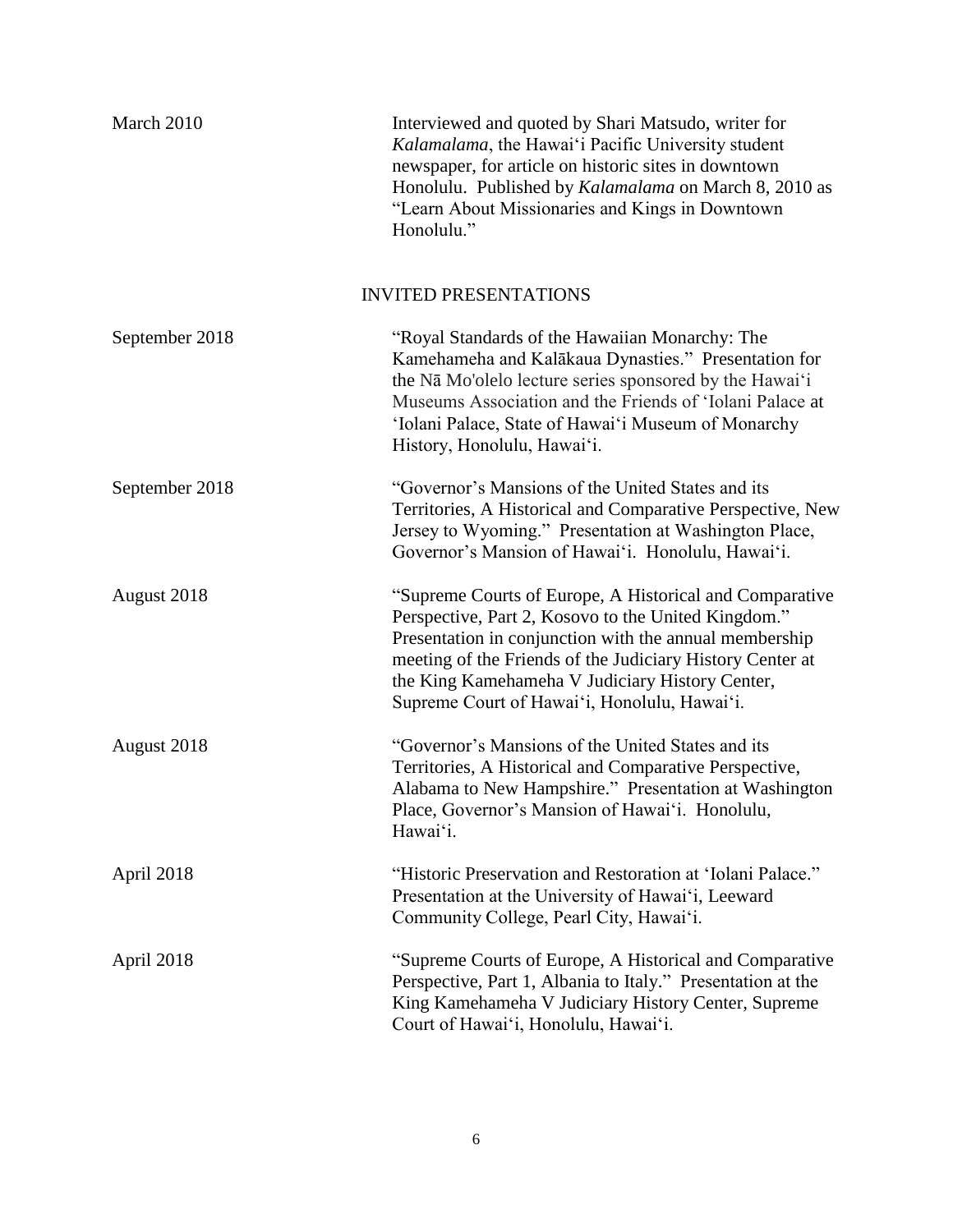| October 2017                | "Royal Standards of the Hawaiian Kingdom." Presentation<br>for "Welo Ha'aheo, An Exhibition of Hawaiian Royal<br>Flags," sponsored by the Hawai'i State Archives,<br>Kamehameha Schools, and the Ka'iwakīloumoku Hawaiian<br>Cultural Center. Ka'iwakīloumoku Hawaiian Cultural<br>Center, Kamehameha Schools, Kapālama Campus,<br>Honolulu, Hawai'i.                                             |
|-----------------------------|---------------------------------------------------------------------------------------------------------------------------------------------------------------------------------------------------------------------------------------------------------------------------------------------------------------------------------------------------------------------------------------------------|
| May 2017                    | "State Supreme Courts of the United States, A Historical<br>and Comparative Perspective." Presentation at the King<br>Kamehameha V Judiciary History Center, Supreme Court<br>of Hawai'i, Honolulu, Hawai'i.                                                                                                                                                                                      |
| November 2016               | "The International King: The 135 <sup>th</sup> Anniversary of King<br>Kalākaua's 1881 World Tour." Presentation on behalf of<br>the Royal Order of Kamehameha I at the 2016<br>commemoration of King Kalākaua's birthday sponsored by<br>the State of Hawai'i Department of Commerce and<br>Consumer Affairs at 'Iolani Palace, State of Hawai'i<br>Museum of Monarchy History Honolulu, Hawai'i. |
| August 2016                 | "Tribute to Kamehameha III." Presentation on behalf of<br>the Royal Order of Kamehameha I for "Ali'i Sunday" at<br>Kawaiaha'o Church, Honolulu, Hawai 'i.                                                                                                                                                                                                                                         |
| <b>July 2016</b>            | "American State Capitols: A Historical and Comparative<br>Analysis." Presentation at the provincial legislature<br>(Legislative Assembly) of New Brunswick, Fredericton,<br>New Brunswick, Canada.                                                                                                                                                                                                |
| March 2016                  | "Francis Joseph I of Austria, Prince Alfred, Duke of<br>Edinburgh, and the Royal Order of Kamehameha I."<br>Presentation to the Royal Order of Kamehameha I at 'Iolani<br>Palace, State of Hawai'i Museum of Monarchy History<br>Honolulu, Hawai'i.                                                                                                                                               |
| February 2016 (February 17) | "The People of the Orders: The Foreign Royal Recipients<br>of the Royal Order of Kamehameha I, 1865, the German<br>States." Presentation at 'Iolani Palace, State of Hawai'i<br>Museum of Monarchy History, Honolulu, Hawai'i.                                                                                                                                                                    |
| February 2016 (February 3)  | "The People of the Orders: The Foreign Royal Recipients<br>of the Royal Order of Kamehameha I, 1865, Austria, Italy<br>and Great Britain." Presentation at 'Iolani Palace, State of<br>Hawai'i Museum of Monarchy History, Honolulu, Hawai'i.                                                                                                                                                     |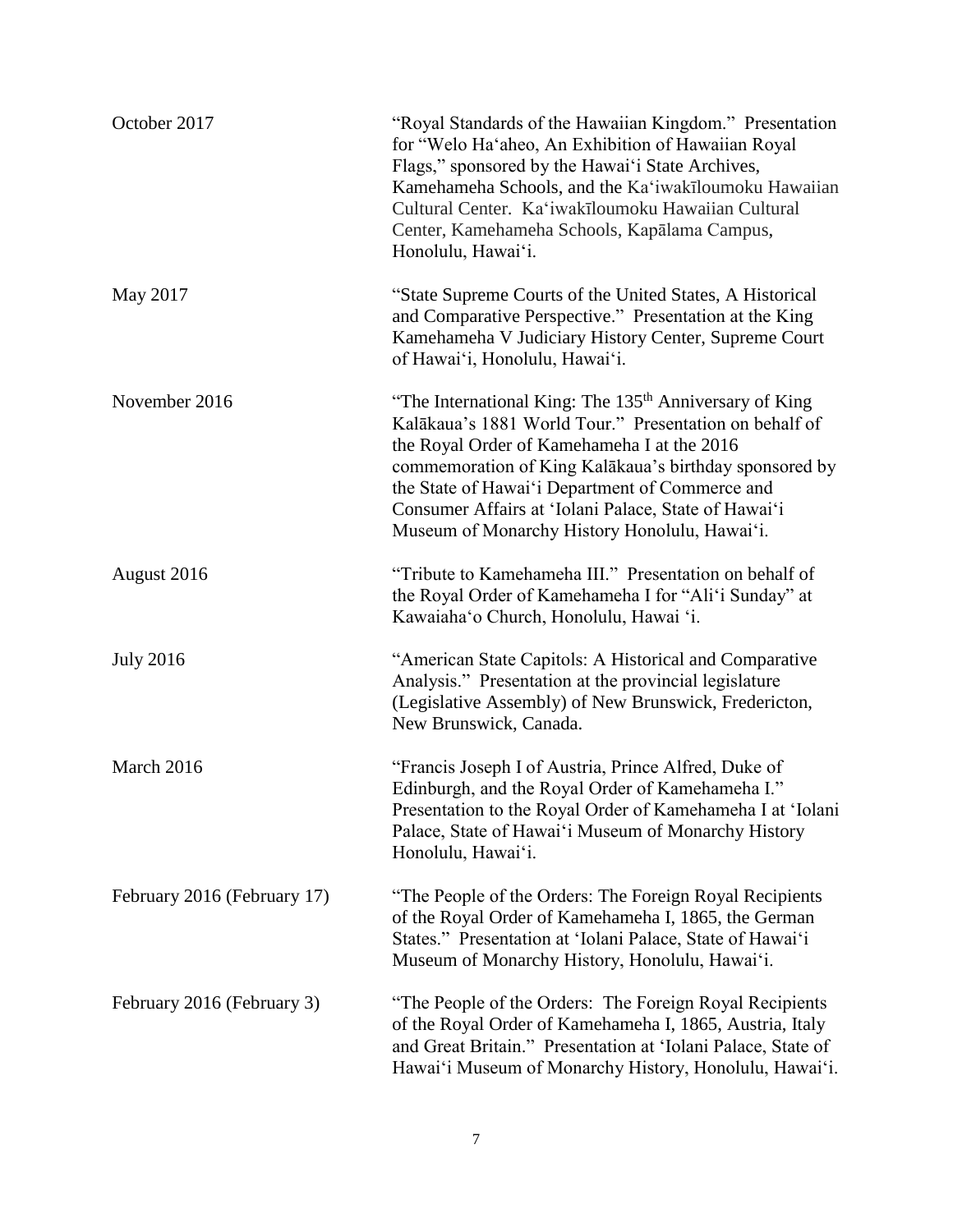| December 2015               | "The 185th Anniversary of the Birth of Kamehameha V."<br>Founder's Day speech to the Royal Order of Kamehameha<br>I, Mauna 'Ala, Royal Mausoleum of Hawai'i, Honolulu,<br>Hawai'i.                                                                                                                                         |
|-----------------------------|----------------------------------------------------------------------------------------------------------------------------------------------------------------------------------------------------------------------------------------------------------------------------------------------------------------------------|
| <b>July 2015</b>            | "The History of the Flags of the Hawaiian Kingdom."<br>Presentation to the Rotary Club of Windward O'ahu,<br>Kailua, Hawai'i.                                                                                                                                                                                              |
| June 2015                   | "State Supreme Courts of the United States, A Historical<br>and Comparative Perspective." Presentation to the Chief<br>Justice and Staff of the Supreme Court of the United States<br>Virgin Islands, Courthouse of the Supreme Court of the<br>United States Virgin Islands, St. Thomas, United States<br>Virgin Islands. |
| March 2015                  | "The Flags of Hawai'i from Kamehameha I to the State of<br>Hawai'i." Presentation to the Rotary Club of Downtown<br>Honolulu, Honolulu, Hawai'i.                                                                                                                                                                           |
| January 2015 (January 14)   | "Royal Standards of the Hawaiian Kingdom and the<br>International Context." Presentation at 'Iolani Palace, State<br>of Hawai'i Museum of Monarchy History, Honolulu,<br>Hawai'i.                                                                                                                                          |
| January 2015 (January 14)   | "A Historical Perspective on the Flags of Hawai'i."<br>Presentation to the Rotary Club of Honolulu Pau Hana<br>Chapter, Honolulu, Hawai'i.                                                                                                                                                                                 |
| December 2014               | "The 184th Anniversary of the Birth of Kamehameha V."<br>Founder's Day speech to the Royal Order of Kamehameha<br>I, Courtroom of the Supreme Court of the State of Hawai'i,<br>Honolulu, Hawai'i.                                                                                                                         |
| November 2014 (November 19) | "Military and Civil Uniforms of the Hawaiian Kingdom."<br>(with Neil B. Dukas) Presentation at 'Iolani Palace, State<br>of Hawai'i Museum of Monarchy History, Honolulu,<br>Hawai'i.                                                                                                                                       |
| November 2014 (November 18) | "Ashford and Ashford: How Two Brothers from Canada"<br>Influenced the Fate of a Nation." (with Neil B. Dukas)<br>Presentation at the Kamehameha V Judiciary History<br>Center, Supreme Court of Hawai'i, Honolulu, Hawai'i.                                                                                                |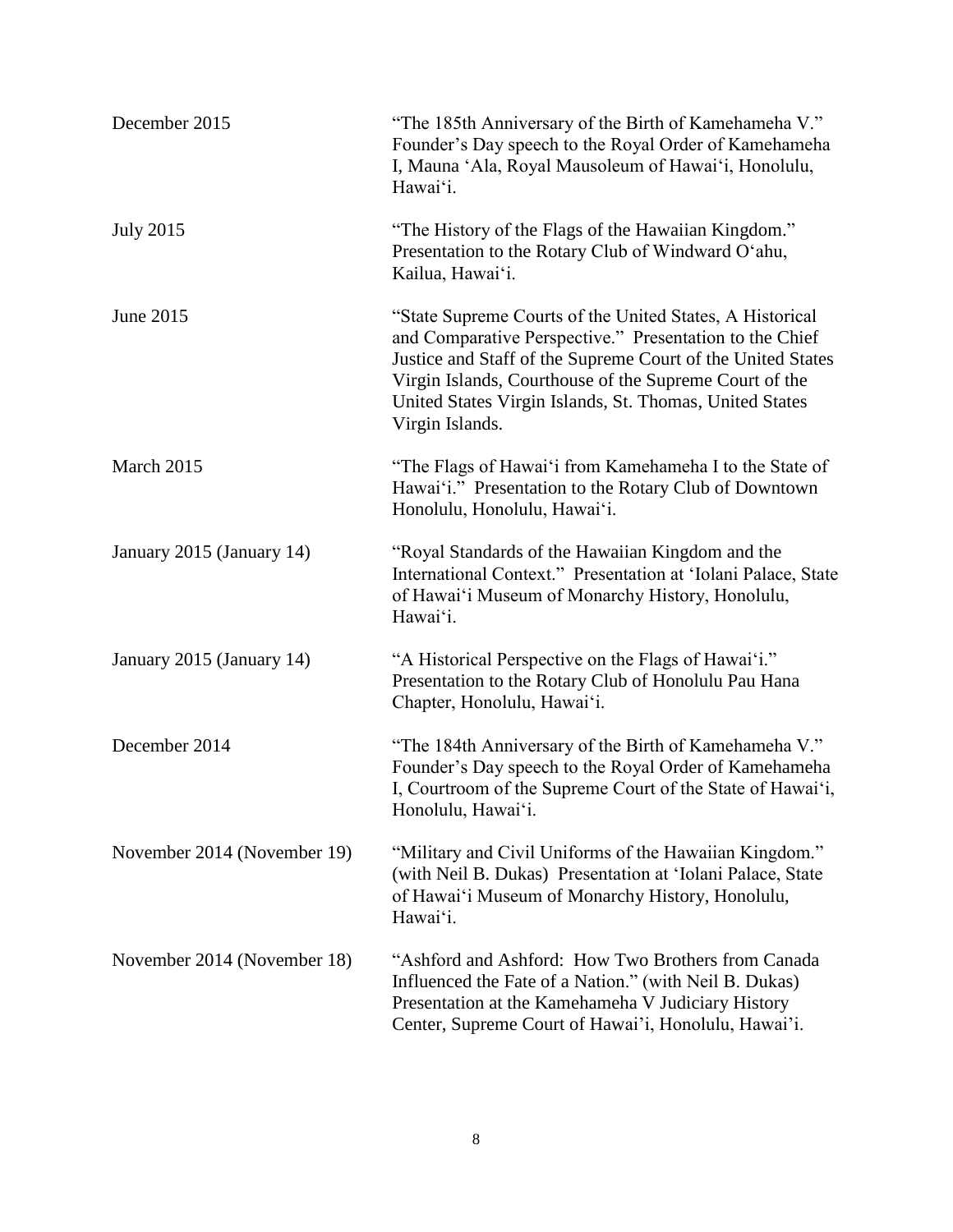| August 2014 (August 19) | "King Kalākaua's Foreign Royal Orders: The Obsolete<br>Royal Orders." Presentation at 'Iolani Palace, State of<br>Hawai'i Museum of Monarchy History, Honolulu, Hawai'i.                                 |
|-------------------------|----------------------------------------------------------------------------------------------------------------------------------------------------------------------------------------------------------|
| August 2014 (August 6)  | "King Kalākaua's Foreign Royal Orders: The Extant Royal<br>Orders." Presentation at 'Iolani Palace, State of Hawai'i<br>Museum of Monarchy History, Honolulu, Hawai'i.                                   |
| December 2013           | "The 183rd Anniversary of the Birth of Kamehameha V."<br>Founder's Day speech to the Royal Order of Kamehameha<br>I, Mauna 'Ala, Royal Mausoleum of Hawai'i, Honolulu,<br>Hawai'i.                       |
| August 2013 (August 30) | "Historic Royal Sites of the Pacific, Palau to Vanuatu."<br>Presentation at 'Iolani Palace, State of Hawai'i Museum of<br>Monarchy History, Honolulu, Hawai'i.                                           |
| August 2013 (August 2)  | "Historic Royal Sites of the Pacific, Australia to New<br>Zealand." Presentation at 'Iolani Palace, State of Hawai'i<br>Museum of Monarchy History, Honolulu, Hawai'i.                                   |
| April 2013              | "Flags of the Hawaiian Monarchy." Presentation at<br>Washington Place, Governor's Mansion of Hawai'i,<br>Honolulu, Hawai'i.                                                                              |
| January 2013            | "Symbols of Sovereignty, A Postal History of the Hawaiian<br>Kingdom: The 'Missionary' Issues." Presentation to the<br>Royal Order of Kamehameha I, Bishop Museum, Honolulu,<br>Hawai'i.                 |
| November 2012           | "The European Phase of King Kalākaua's 1881 World<br>Tour: France, Spain, Portugal, and Scotland." Presentation<br>at 'Iolani Palace, State of Hawai'i Museum of Monarchy<br>History, Honolulu, Hawai'i. |
| November 2012           | "Governor's Mansions across America: A Comparative and<br>Historical Analysis, Minnesota to Wyoming." Presentation<br>at Washington Place, Governor's Mansion of Hawai'i,<br>Honolulu, Hawai'i.          |
| November 2012           | "The European Phase of King Kalākaua's 1881 World<br>Tour: Belgium, Germany, and Austria." Presentation at<br>'Iolani Palace, State of Hawai'i Museum of Monarchy<br>History, Honolulu, Hawai'i.         |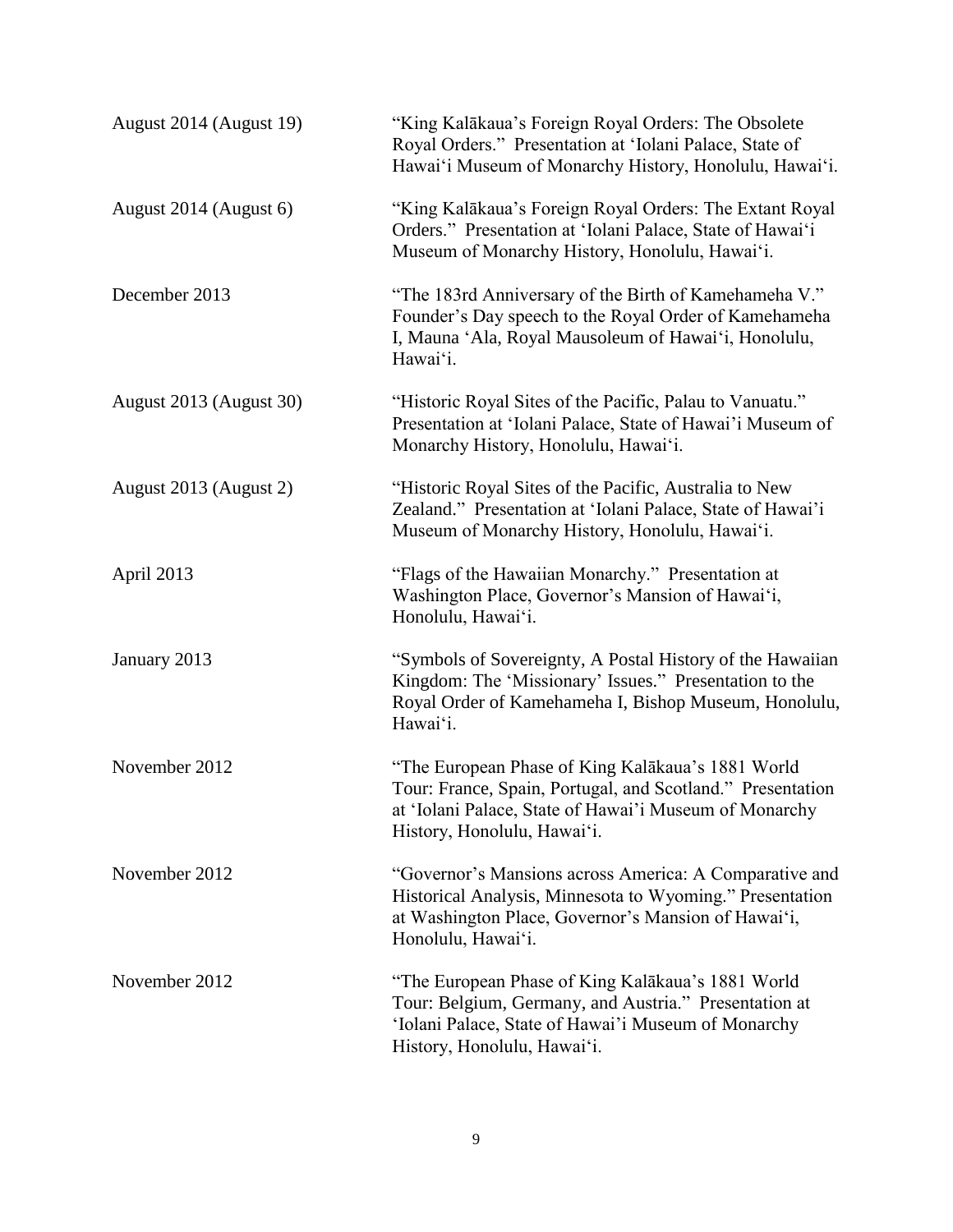| October 2012     | "Historic Royal Sites of the Kingdom of Hawai'i."<br>"Voices Carry," Hawai'i Loa Speaker Series, Presentation<br>for the Center for Student Life and First-Year Programs.<br>Hawai'i Pacific University, Honolulu, Hawai'i.    |
|------------------|--------------------------------------------------------------------------------------------------------------------------------------------------------------------------------------------------------------------------------|
| August 2012      | "Governor's Mansions across America: A Comparative and<br>Historical Analysis, Alabama to Michigan." Presentation at<br>Washington Place, Governor's Mansion of Hawai'i,<br>Honolulu, Hawai'i.                                 |
| <b>July 2012</b> | "The European Phase of King Kalākaua's 1881 World<br>Tour: Italy, the Vatican, and Great Britain." Presentation at<br>'Iolani Palace, State of Hawai'i Museum of Monarchy<br>History, Honolulu, Hawai'i.                       |
| <b>July 2012</b> | "Supreme Courts of the Pacific." Presentation for the<br>Annual Meeting of the Friends of the Judiciary History<br>Center, Supreme Court of Hawai'i, Honolulu, Hawai'i.                                                        |
| May 2012         | "A Comparative Examination of the Supreme Courts of the<br>Pacific and Asia." Presentation for Hawai'i Law Day,<br>Judiciary History Center, Supreme Court of Hawai'i,<br>Honolulu, Hawai'i.                                   |
| March 2012       | "The Origins and History of the Flags of Hawai'i."<br>Presentation to the Royal Order of Kamehameha I, Bishop<br>Museum, Honolulu, Hawai'i.                                                                                    |
| June 2011        | "A Comparative Examination of Supreme Courts of the<br>World." Presentation to the justices and staff of the<br>Supreme Court and Supreme Administrative Court of<br>Finland, Supreme Administrative Court, Helsinki, Finland. |
| April 2011       | "Flags of Hawai'i, from the Kingdom to the present."<br>Presentation at 'Iolani Palace, State of Hawai'i Museum of<br>Monarchy History, Honolulu, Hawai'i.                                                                     |
| December 2010    | "Life of Kamehameha V." Founder's Day speech to the<br>Royal Order of Kamehameha I, Mauna 'Ala, Royal<br>Mausoleum of Hawai'i, Honolulu, Hawai'i.                                                                              |
| September 2010   | "The State Rooms of 'Iolani Palace." Presentation to the<br>Royal Order of Kamehameha I, Bishop Museum, Honolulu,<br>Hawai'i.                                                                                                  |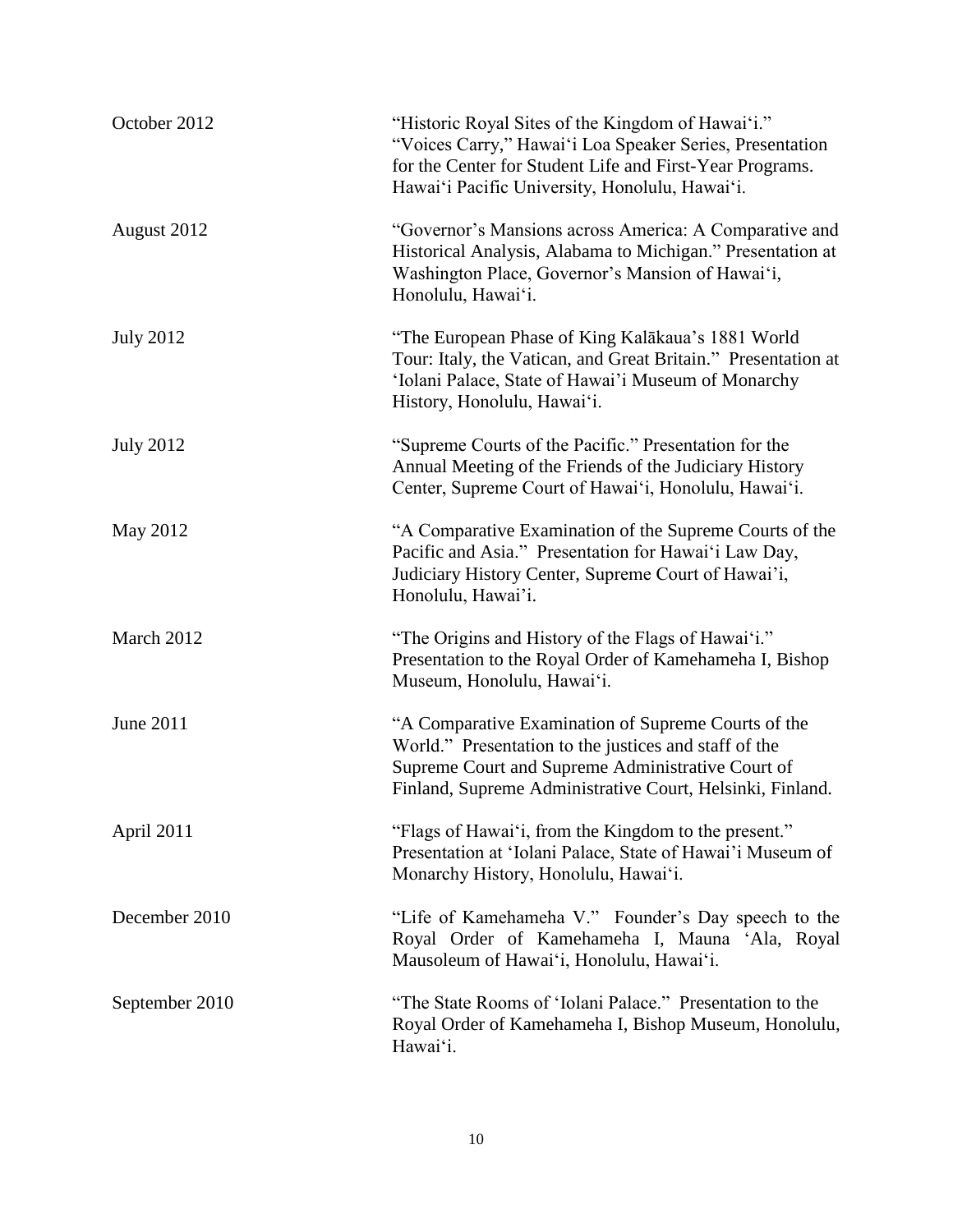| <b>July 2010</b>        | "The History of the Hawaiian Flag." Guest on "Peace of<br>the Pacific" television show, Oceanic Cable-16, Honolulu,<br>Hawai'i.                                                                                                                                                 |
|-------------------------|---------------------------------------------------------------------------------------------------------------------------------------------------------------------------------------------------------------------------------------------------------------------------------|
| May 2010                | "Royal Sites of Hawai'i." Presentation to the General<br>Membership Meeting of the Mililani Lions Club, Mililani,<br>Hawai'i.                                                                                                                                                   |
| October 2008            | "King Kalākaua's Foreign Orders of Chivalry."<br>Presentation at 'Iolani Palace, State of Hawai'i Museum of<br>Monarchy History, Honolulu, Hawai'i.                                                                                                                             |
| April 2007              | "Frederick William III and Frederick William IV, Kings of<br>Prussia (The People of the Portraits: The State Portraits of<br>European Monarchs at 'Iolani Palace)." Presentation at<br>'Iolani Palace, State of Hawai'i Museum of Monarchy<br>History, Honolulu, Hawai'i.       |
| November 2006           | "Robert Wilcox and the Hawaiian Monarchy, 1892-1893."<br>Presentation at 'Iolani Palace, State of Hawai'i Museum of<br>Monarchy History, Honolulu, Hawai'i.                                                                                                                     |
| September 2006          | Introduced and moderated discussion of "The Massie<br>Affair." Viewpoints Film Series at Hawai'i Pacific<br>University, Honolulu, Hawai'i.                                                                                                                                      |
| April 2006              | "Napoleon III, Emperor of the French (The People of the<br>Portraits: The State Portraits of European Monarchs at<br>'Iolani Palace)." Presentation at 'Iolani Palace, State of<br>Hawai'i Museum of Monarchy History, Honolulu, Hawai'i.                                       |
| February 2005, May 2002 | "Louis Philippe I, King of the French, and Alexander II,<br>Tsar of Russia (The People of the Portraits: The State<br>Portraits of European Monarchs at 'Iolani Palace)."<br>Presentation at 'Iolani Palace, State of Hawai'i Museum of<br>Monarchy History, Honolulu, Hawai'i. |
| May 2001                | "The Renovation of the European Right: The Case of<br>Spanish Carlism, 1868-1872." Paper presented at the<br>European History Colloquium, Department of History,<br>University of California, Los Angeles.                                                                      |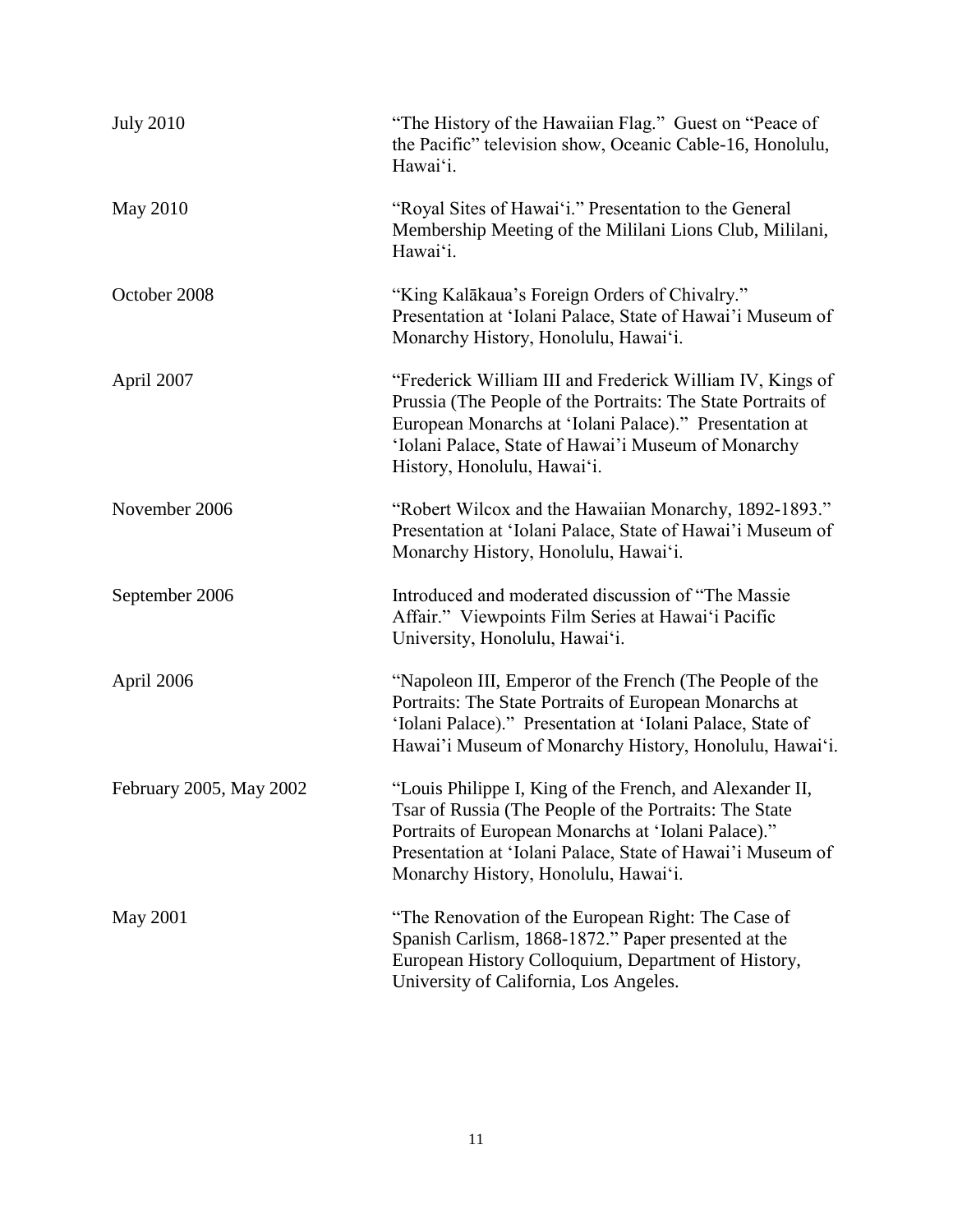# PUBLICATIONS

"Kalākaua and the British Press: The King's Visit to Europe, 1881," The Hawaiian Journal of History, Volume 52, 2018

Iolani Palace Portraits by Douglas Askman, Zita Cup Choy, and Rhoda Hackler (Honolulu, HI: Friends of 'Iolani Palace), 2018.

Review of Death Rites and Hawaiian Royalty: Funerary Practices in the Kamehameha and Kalākaua Dynasties, 1819-1953 by Ralph Thomas Kam (Jefferson, NC: McFarland & Co.) in The Hawaiian Journal of History, Volume 52, 2018

"A Royal Traveler: American Press Coverage of King Kalākaua's 1881 Trip Around the World," The Hawaiian Journal of History, Volume 51, 2017

Review of Island Queens and Mission Wives, How Gender and Empire Remade Hawai'i's Pacific World by Jennifer Thigpen (University of North Carolina, Chapel Hill, 2014) in History: Review of New Books (Taylor and Francis), Volume 44, 2016, Issue 1

"Remembering Lili'uokalani: Coverage of the Death of the Last Queen of Hawai'i by Hawai'i's English-Language Establishment Press and American Newspapers," The Hawaiian Journal of History, Volume 49, 2015

"The Royal Standards of the Kingdom of Hawai'i, 1837-1893," The Hawaiian Journal of History, Volume 47, 2013

"Her Majesty's Disloyal Opposition: An Examination of the English-language version of Robert Wilcox's *The Liberal*, 1892-1893," The Hawaiian Journal of History, Volume 42, 2008 "Royal Standards of Hawai'i during the Kalākaua Dynasty," The Friends of 'Iolani Palace Quarterly (Honolulu), Fall 2003

"Louis Philippe, King of the French," Ke Kukui, The Friends of 'Iolani Palace Volunteer Newsletter (Honolulu), Vol. 8, No. 1, January 2002

"The Spanish Bourbons: A Tenacious Dynasty," Monarchy (London), December 2000

"Hawaiian Princess Involved in Dispute over Throne," Monarchy (London), December 1998

"Prince Edward Keliiahonui Kawananakoa (Obituary)," Monarchy (London), September 1997

"The Hawaiian Monarchy, Part II," Monarchy (London), June 1997

"The Hawaiian Monarchy, Part I," Monarchy (London), March 1997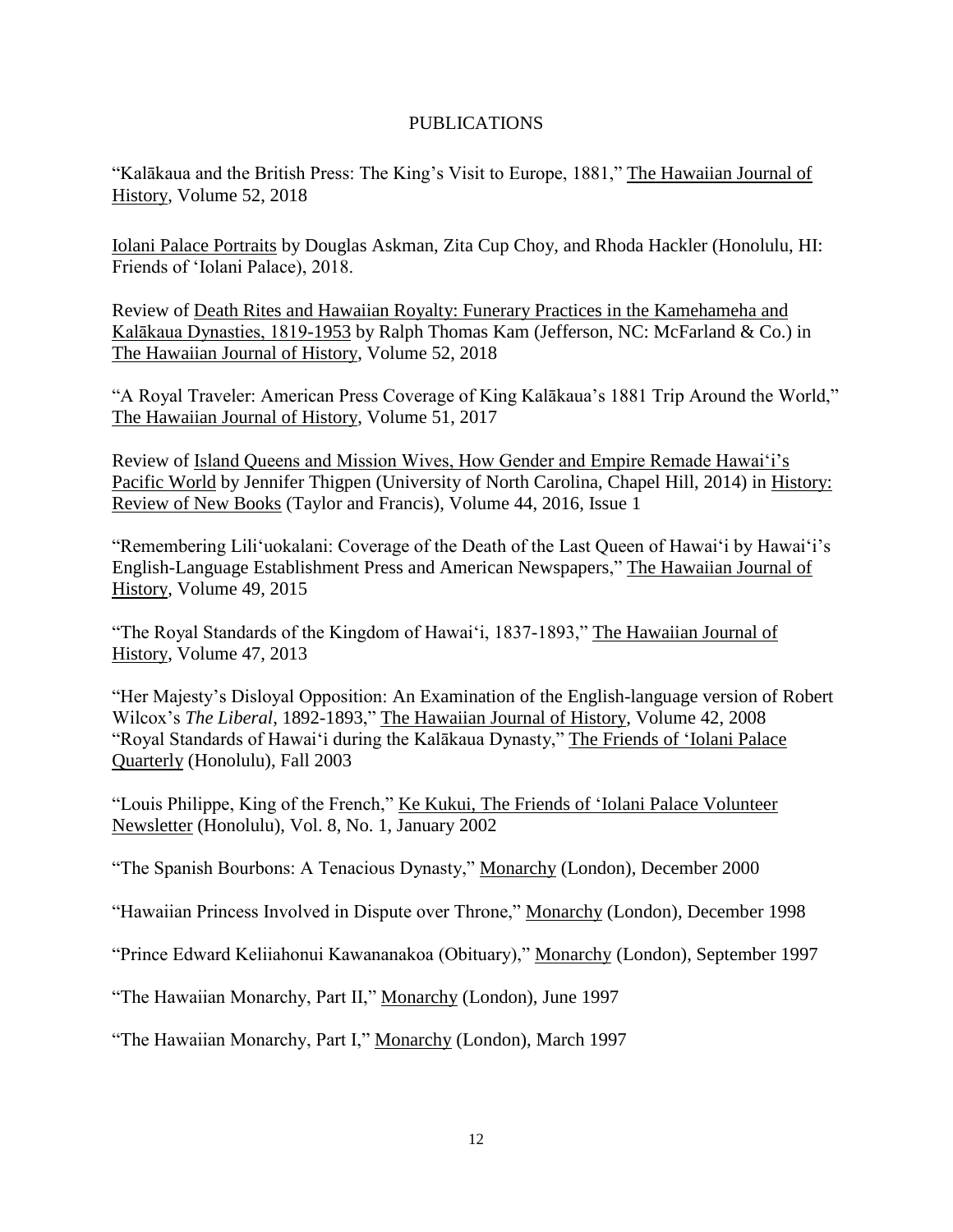#### GRANT PROJECTS

Consulting Scholar for a grant project entitled "Digitization of Junior League Files." This grant was awarded by the Hawai'i Council for the Humanities to the Friends of 'Iolani Palace, which operates 'Iolani Palace, the State of Hawai'i Museum of Monarchy History, Honolulu, Hawai'i. The project involved the digitization of documents produced by the Junior League of Honolulu during the 1960s documenting the construction, furnishing, and utilization of 'Iolani Palace, the official royal residence of the Hawaiian Kingdom, during the Kalākaua dynasty. I reviewed the humanities content for the project. This included writing the introduction to the 'Iolani Palace website's portal that links to the Junior League digitized files content section and reviewing the subject headings used for the files. 2018

"Immigration and Identity: Immigration to Hawai'i from the Ancient Polynesians through the Twentieth Century." I developed, researched, and wrote a seventy-page educational curriculum for the Friends of 'Iolani Palace. Sponsored by a grant from the Ward Village Foundation (funded by The Howard Hughes Corporation). 2015-2016

#### TEACHING AND ADMINISTRATIVE EXPERIENCE

#### POSITIONS

Chair, History Program, Hawai'i Pacific University, Honolulu, Hawai'i, 2011-

Chair, History Program Review, Hawai'i Pacific University, Honolulu, Hawai'i, 2009-

Chair, History Program, Hawai'i Pacific University, Honolulu, Hawai'i, 2006-2009

Chair, History and Humanities Program, Hawai'i Pacific Univ., Honolulu, Hawai'i, 2005-2006

Associate Professor, Hawai'i Pacific University, Honolulu, Hawai'i, 2009-

Assistant Professor, Hawai'i Pacific University, Honolulu, Hawai'i, 2005-2009

Visiting Assistant Professor, Hawai'i Pacific University, Honolulu, Hawai'i, 2002-2005

Adjunct Instructor, Hawai'i Pacific University, Honolulu, Hawai'i, 2002

Teaching Fellow, University of California, Los Angeles, 1998-1999

Teaching Associate, University of California, Los Angeles, 1996-1997

Teaching Assistant, University of California, Los Angeles, 1995-1996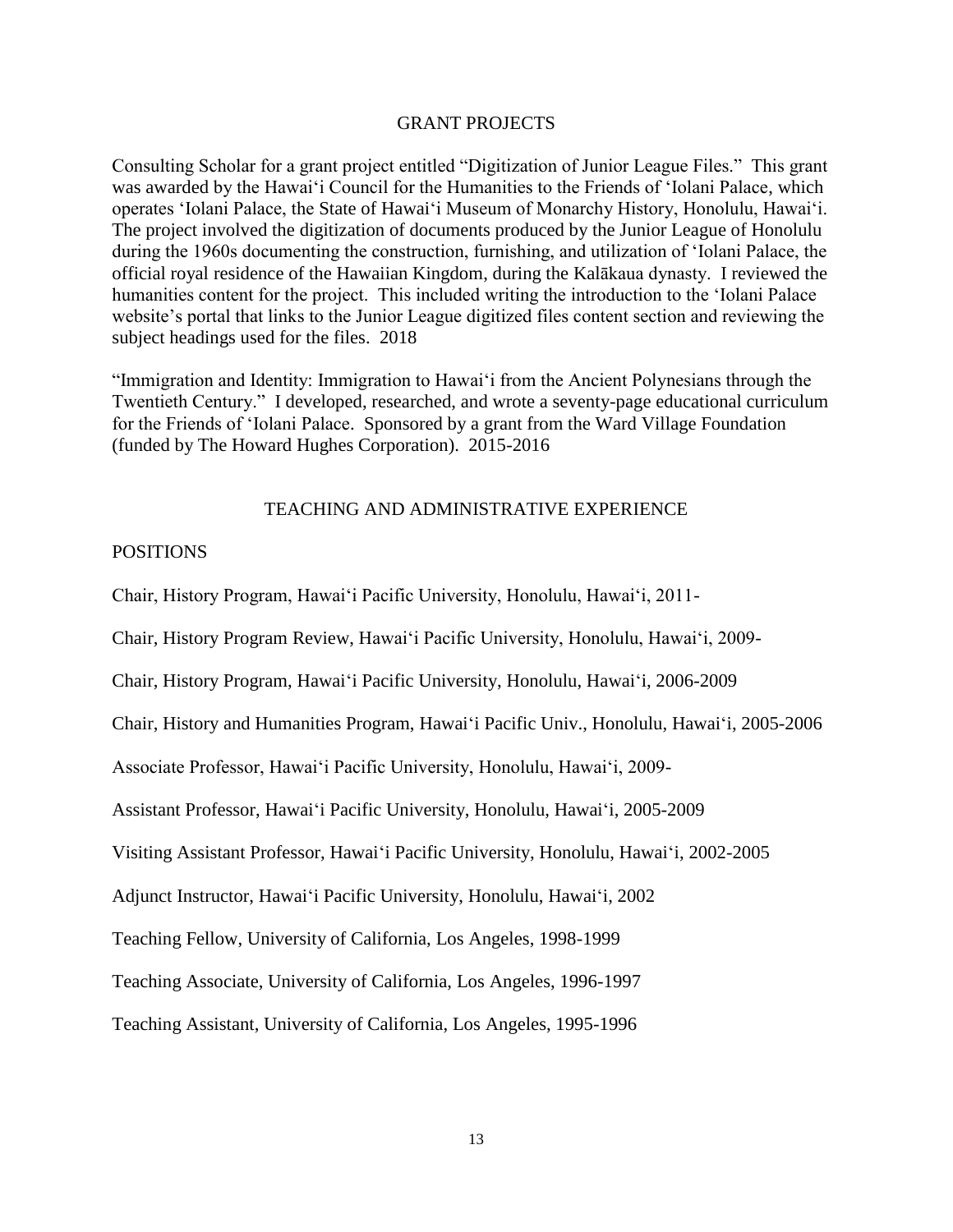# COURSES

### GRADUATE COURSES: HAWAI'I PACIFIC UNIVERSITY

Thesis Research/Writing in Diplomacy and Military Studies, History 7602 and History 7603: Various terms from 2004 to 2014

Special Topics in Military History (Military History of Hawai'i), History 6999: 2013 (coinstructor)

Seminar in the History of the Spanish Civil War, History 6821: 2004

# UNDERGRADUATE COURSES: HAWAI'I PACIFIC UNIVERSITY

Seminar: Military History (Military History of Hawai'i), History 4961: 2013 (co-instructor)

Living History of Hawai'i, History 3558: 2010, 2011, 2012 (twice), 2013 (three times), 2014 (twice), 2015

History of Hawai'i, History 3556: 2004, 2005, 2007, 2009, 2011

History of Spain, History 3242: 2006, 2008, 2011, 2016

Europe: The 20<sup>th</sup> Century, History 3231: 2003, 2008, 2009, 2013, 2014, 2016, 2018

World Civilizations I (to 1500) (from Fall 2008, History of World Cultures to 1500), History 2001: 2002, 2003, 2004, 2005, 2006, 2007, 2008, 2009, 2010, 2011, 2012, 2013, 2014, 2015 (forty times total, including Honors)

World Civilizations II (after 1500) (from Fall 2008, Global Historical Experience since 1500), History 2002: 2002, 2003, 2004, 2005, 2006, 2007, 2008, 2009, 2010, 2011, 2012, 2013, 2015 (thirty-four times total, including Honors)

Living History of Hawai'i, History 1558: 2015 (three times, including Honors), 2016 (six times), 2017 (seven times), 2018 (six times), 2019 (three times)

### UNDERGRADUATE SEMINARS: UNIVERSITY OF CALIFORNIA, LOS ANGELES

Monarchy in Europe, 1515-1945, History 99 (Introduction to Historiography): 1999 (twice)

The European Right, 1789-1945, History 99 (Introduction to Historiography): 1999 (twice)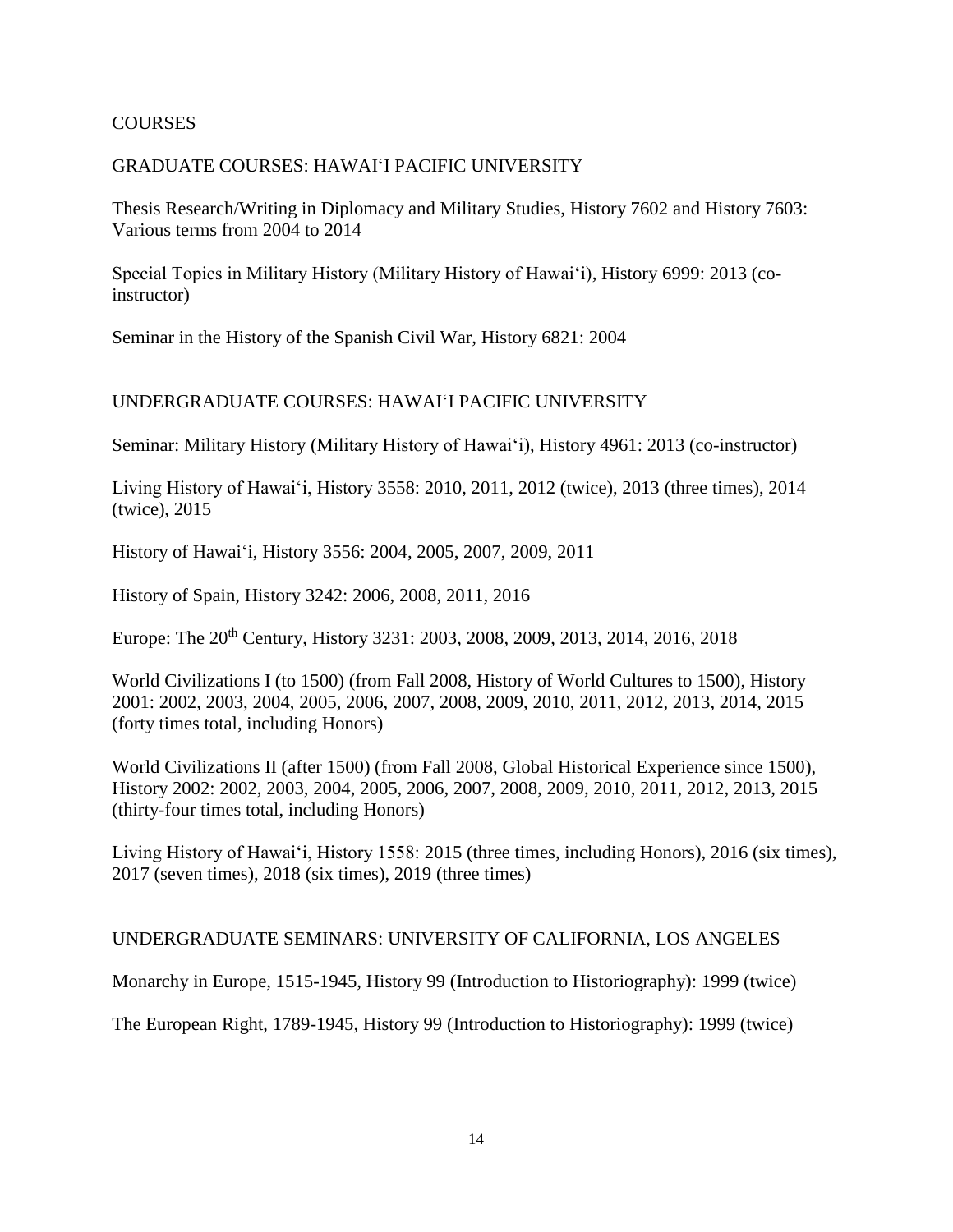#### TEACHING ASSISTANTSHIPS: UNIVERSITY OF CALIFORNIA, LOS ANGELES

Modern Western Civilization (Europe), History 1C: 1995, 1996

Medieval and Early Modern Western Civilization (Europe), History 1B: 1996 (twice), 1997

Power, Ethics, and Technology, History 2A: 1997

## UNIVERSITY SERVICE

# COMMITTEE SERVICE

Hawai'i Pacific University

Chair, History Program, 2011-Present

Chair, History Program, 2006-2009

Chair, History and Humanities Program, 2005-2006

Chair, History Program Review, 2009-Present

Member, History Program Review Committee, 2002-2009

Member, History and International Studies Department Faculty Promotion and Reappointment Committee, 2018-2019

Chair, History and International Studies Department Faculty Promotion and Reappointment Committee, 2017-2018

Faculty Contributor, Strategic Planning Task Force Work Group -"Embracing Our Location," 2017

Member, History and International Studies Department Faculty Promotion and Reappointment Committee, 2016-2017

Member, History Department Faculty Promotion and Reappointment Committee, 2014-2015

Member, HPU Academic Assessment and Program Review Shared Governance Committee, 2017-

Member, HPU Academic Program Review Committee, 2016-2017

Member, HPU WASC Re-Accreditation and Academic Program Review Task Force, 2013-2016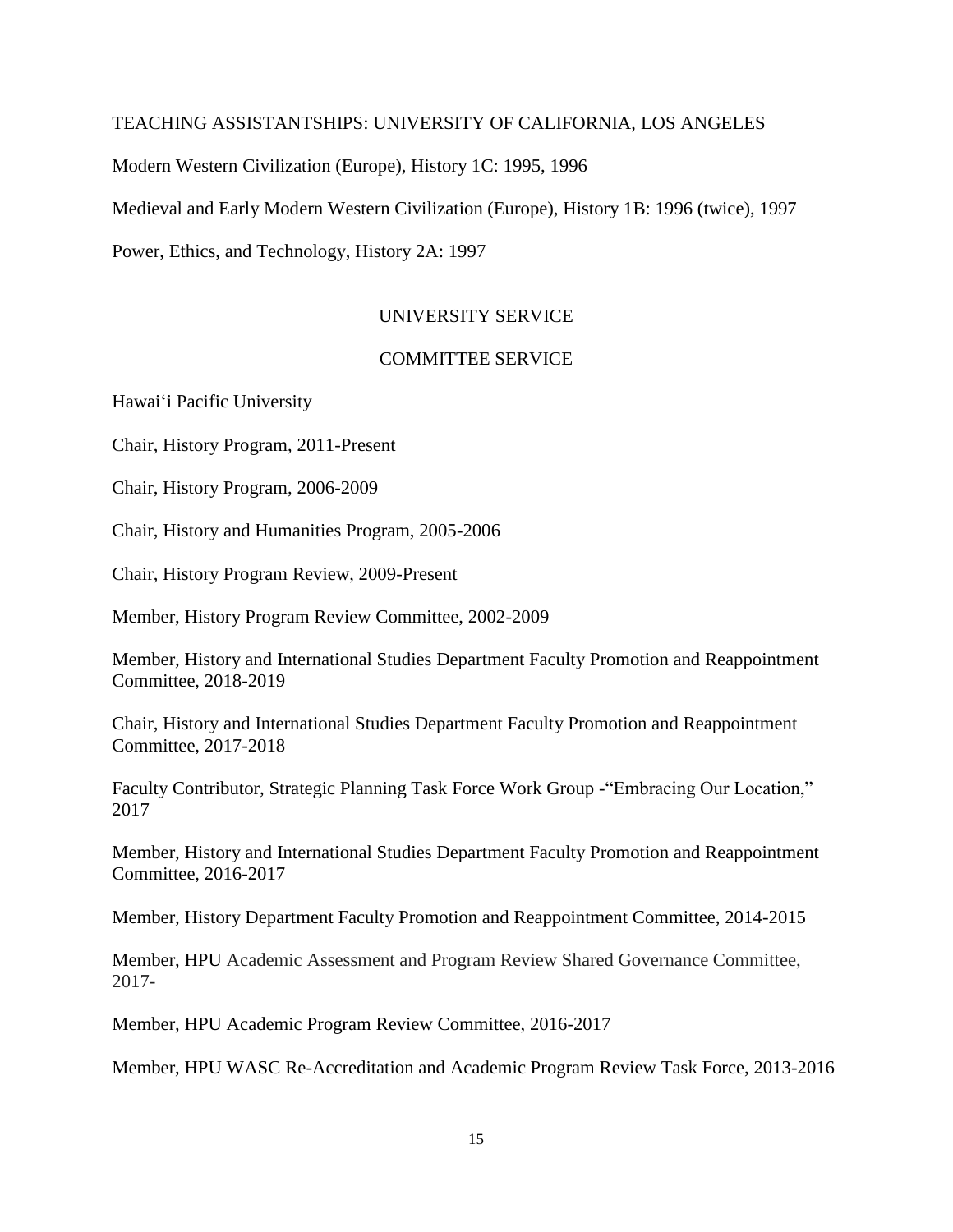Member, Asian and Pacific Studies Advisory Board, 2013-2015

Member, National Endowment for the Humanities Faculty Development Grant Committee, 2013

Member, Subcommittee for Revising the History Degree, Department of History, 2013

Member, College of Humanities and Social Sciences Task Force on Community Engagement, 2012

Member, Liberal Arts Program Chairs Committee, 2005-2009

Member, History Program, 2002-2005, 2009-2011

Member, Advisory Council for NEH Chair in World History, 2006

Member, Honors Committee, 2005

Member, Search Committee for One-Year Visiting Military History position, 2012

Member, Search Committee for Diplomatic/International History position, 2012 (search suspended)

Member, Search Committee to replace Dr. George Satterfield, 2012 (search suspended)

Member, Search Committee to replace Dr. S. Michael Pavelec, 2007-2008

Member, Search Committee to replace Dr. Norman Geschwind, 2006-2007

Member, National Endowment for the Humanities Chair in World History Search Committee, 2006

#### HONOR SOCIETIES AND CLUBS

Hawai'i Pacific University

Faculty Advisor, History Club (an HPU Registered Independent Organization), 2013-

Faculty Advisor and Sponsor, Alpha Lambda Delta National Honor Society, 2011-

Co-Sponsor, Alpha Lambda Delta National Honor Society, 2009-2011

Co-Sponsor, Phi Sigma Honor Society, 2005-2009